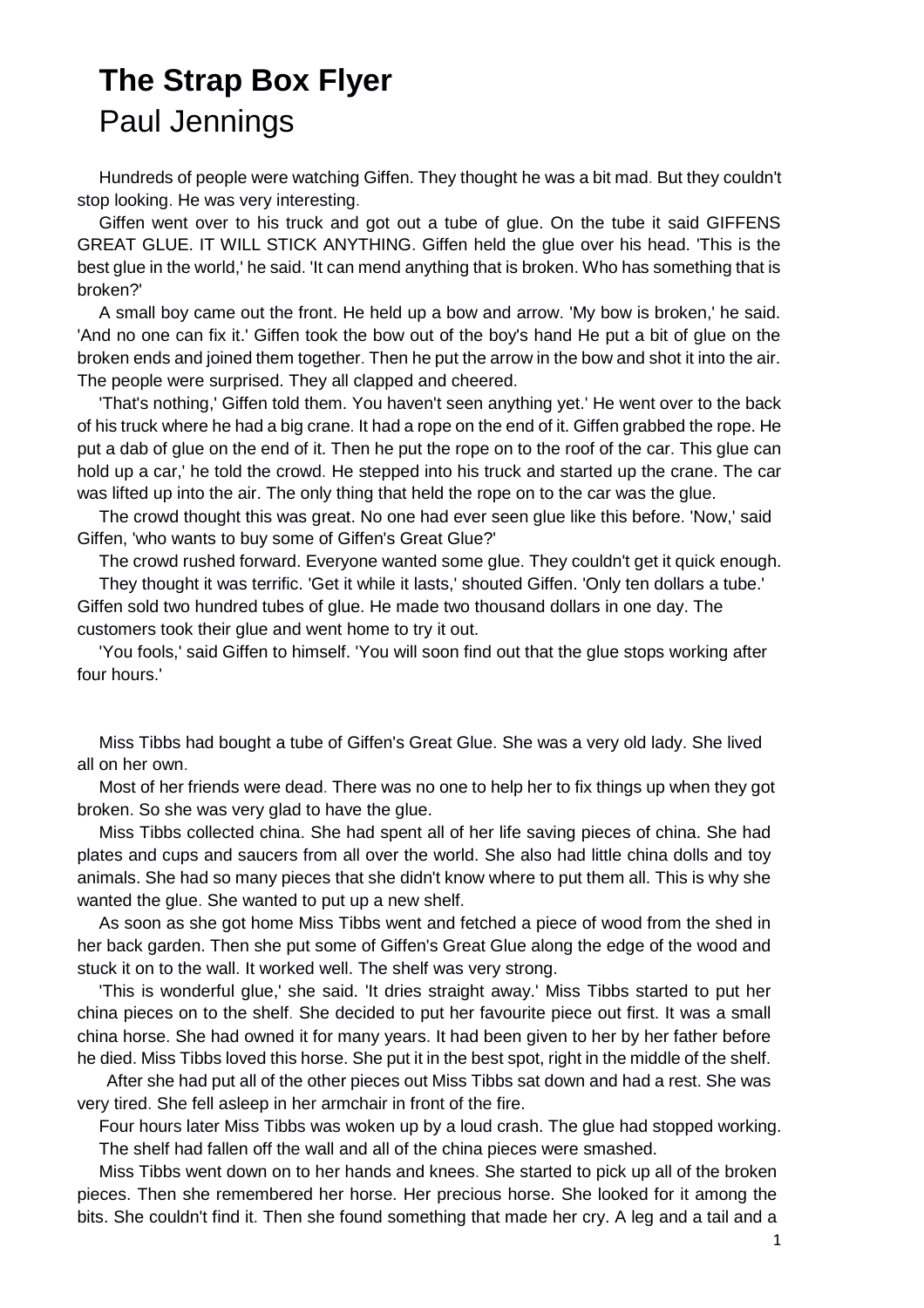tiny head. The horse was smashed to pieces.

Miss Tibbs cried and cried. She got her tube of Giffen's Great Glue and threw it in the fire. Then she decided that she would go and find Giffen. She would tell him that his glue was no good. She would ask him to pay for the broken china.

She hurried back to the place where Giffen had been. But he was gone. There was no sign of him. She knew that he would never come back.

Another person who bought a tube of Giffen's Great Glue was Scott Bridges. He had bought it to mend his canoe. It had broken in half.

Scott's father had told him the canoe could not be repaired. He said that its back was broken. He told Scott to take it to the tip. But now that Scott had a tube of Giffen's Great Glue he knew that he could fix it.

The canoe was down at the lake. Scott went down there all his own. He didn't tell his father where he was going. He pulled the two pieces of the canoe together, and put Giffen's Great Glue along the join.

'Great,' yelled Scott. 'It's as good as new. This glue is fantastic.' He pushed the canoe into the water and climbed in. It floated well. It didn't leak at all. Scott began to paddle out into the middle of the lake. He was very happy. And excited. He paddled off as fast as he could go.

Scott was not allowed to go out in the canoe without a life jacket. But on this day he had forgotten. All that he could think about was the canoe and Giffen's Great Glue .

It was a sunny day and the time passed quickly. Soon four hours had passed. Scott noticed that some water was starting to leak into the canoe. He decided to start paddling for home. But it was too late. The glue had come unstuck. The canoe broke in two and sank.

The water was icy cold. Scott was frightened. It was a long way to the shore. 'Help,' he screamed at the top of his voice. But no one heard him. He was the only person on the lake.

Scott started to swim to shore. After a little while he began to get tired. His legs hurt and he had a pain in his stomach. His head went under the water. He tried to get to the top. But it was no use. His lungs filled with water and he sank to the bottom of the lake.

That night when Scott did not come home his father called the police. Divers searched the lake. They found Scott's body. And the broken canoe. In the bottom of the canoe was a tube of Giffen's Great Glue.

Giffen was driving away in his truck. Very fast. He knew that he only had four hours to get away. Then the people who had bought the glue would start looking for him. He knew that they would be mad. He did not want them to catch him.

He decided to drive to Horsham. That was a long way off. They would not know about Giffen's Great Glue in Horsham. He could find some more suckers, and make some more money.

Two days later he arrived in Horsham. He took his truck to the centre of town. Then he put up a sign. The sign said:

## TWO HUNDRED DOLLARS PRIZE FOR ANYONE WHO CAN UNSTICK GIFFEN'S GREAT GLUE

Soon two men arrived. They were both riding tractors. One of the men got down from his tractor. He walked over to Giffen and gave him two pieces of rope. 'Join these up with your glue,' he said. 'Then we will pull it apart.'

Giffen smiled to himself 'OK,' he said 'I'll do it' He put a dab of glue on the ends of the two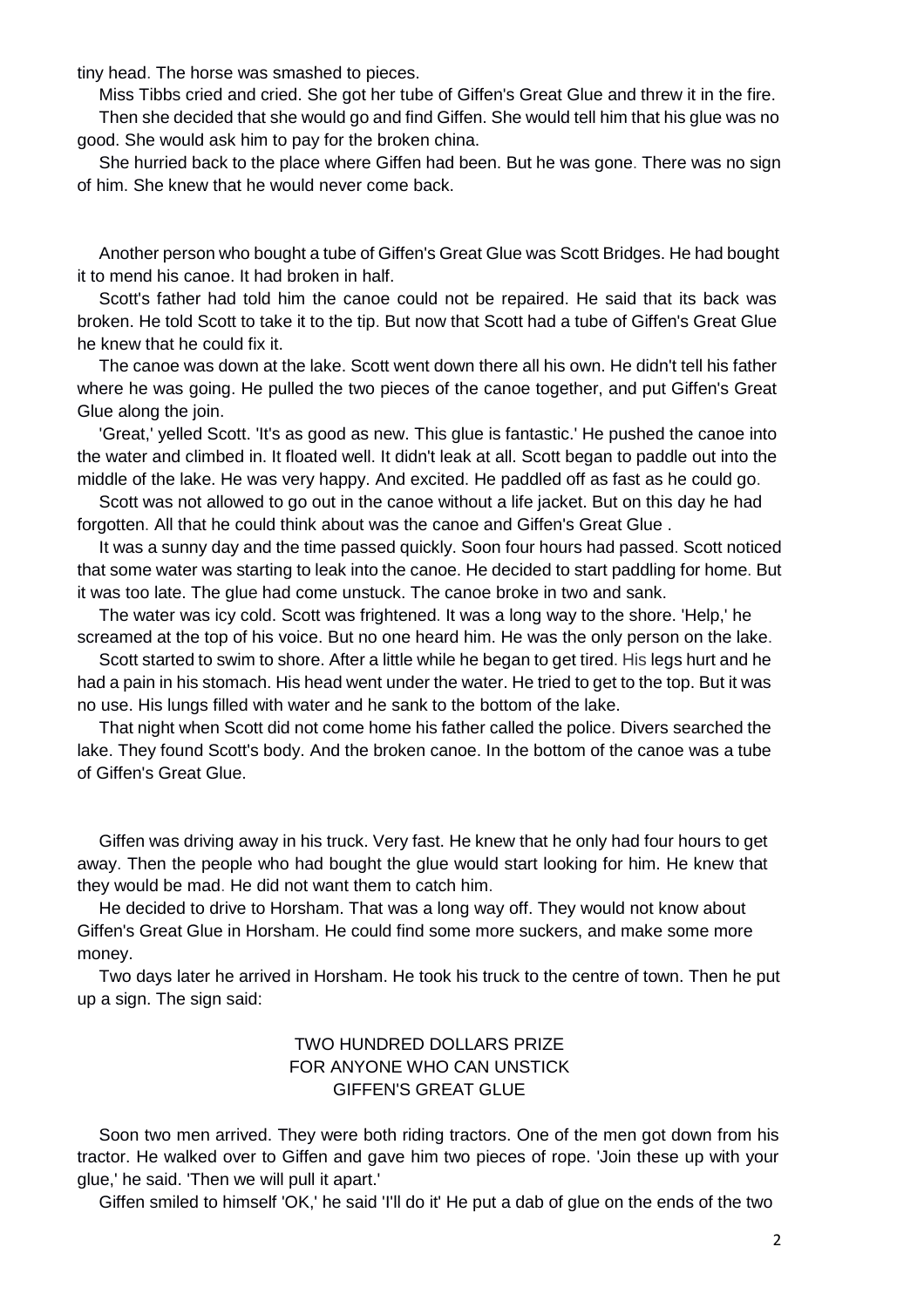pieces of rope. Then he joined them together. The glue stuck fast.

The men took the rope that had been joined They tied one end to each of the tractors. Then they started the tractors up. There was a lot of smoke and noise. A crowd started to gather. Everyone thought that the glue would break. But it didn't. The wheels on the tractors sent up blue smoke. The engines roared. But still the glue held. Then there was a loud bang. The engine of one of the tractors had stopped. The other tractor started to drag it along the road. Everyone cheered at the top of their voices.

'Now,' said Giffen, 'who will buy my great glue?'

The crowd pushed forward. Everyone wanted some. The people waved their money. They pushed and shoved. Giffen sold three hundred tubes.

At last everyone went home. Except one man. A short, bald man with a friendly smile.

'Excuse me,' he said to Giffen. 'But I wonder if you would like to buy something from me?' 'What are you selling?' said Giffen in gruff voice.

'A Strap Box Flyer. It is a small box that will make people fly.'

Giffen didn't believe that there was a box that could make someone fly. There was no such thing. This man was trying to fool him. Still, he was interested. It might be a new sort of trick that he could use himself, to make money from the suckers. He looked at his watch. He had to get out of this town before the glue started to come unstuck. He had four hours left. There was plenty of time to talk to the little man.

'OK,' said Giffen to the little man. 'Show me your Strap Box Flyer.'

'Not here, someone might see us. Come home with me and I will show you how it works.'

Giffen followed the little man home to his house. It was a small cottage. It was very untidy. The grass was long and some of the windows were broken. Inside there was junk

everywhere. There were tools, nuts and bolts, machines and bits of wire all over the floor.

'My name is Mr Flint,' said the little man. 'But everyone calls me Flinty.'

'I'm in a hurry, Flinty,' said Giffen. 'So let me see you do some flying.'

'Very well, very well,' replied Flinty. He went over to a shelf and took down a small box.

Then he lifted up the carpet and pulled out a short strap. It looked like a watch band made out of silver.

'I keep the strap in one place, and the box in another,' said Flinty. 'That's to stop anyone stealing my invention. I have to screw the box on to the strap. It won't work unless both pieces are screwed together.'

Flinty fiddled around with the box and the strap. It took a long time. About half an hour. Giffen was getting worried. He did not want to stay much longer. The crowd would be mad when they found out that the glue did not work for long. At last Flinty finished. He had screwed the box on to the strap. He put it on to his arm. It looked just like a wrist watch, only bigger.

'Now,' said Flinty. 'Watch this.' Slowly he rose up off the floor. He went up about ten centimetres.

Giffen could not believe it. His eyes nearly popped out of his head. 'How high can you go?' he asked Flinty.

'As high as I want to.' Flinty floated up to the ceiling. Then he flew around the room, just like a cloud.

Giffen knew that he had to get the Strap Box Flyer. It was worth it fortune. He could make a lot of money if he had it.

'Why are you showing this to me?' Giffen asked Flinty.

'Because you are a great inventor,' said Flinty 'You have invented Giffen's Great Glue. I am an inventor too. I have invented the Strap Box Flyer. We could be partners. You could help me make the Strap Box Flyer. And I could help you to make the glue.'

Giffen did not say anything. He was thinking. He wanted the Strap Box Flyer. But he